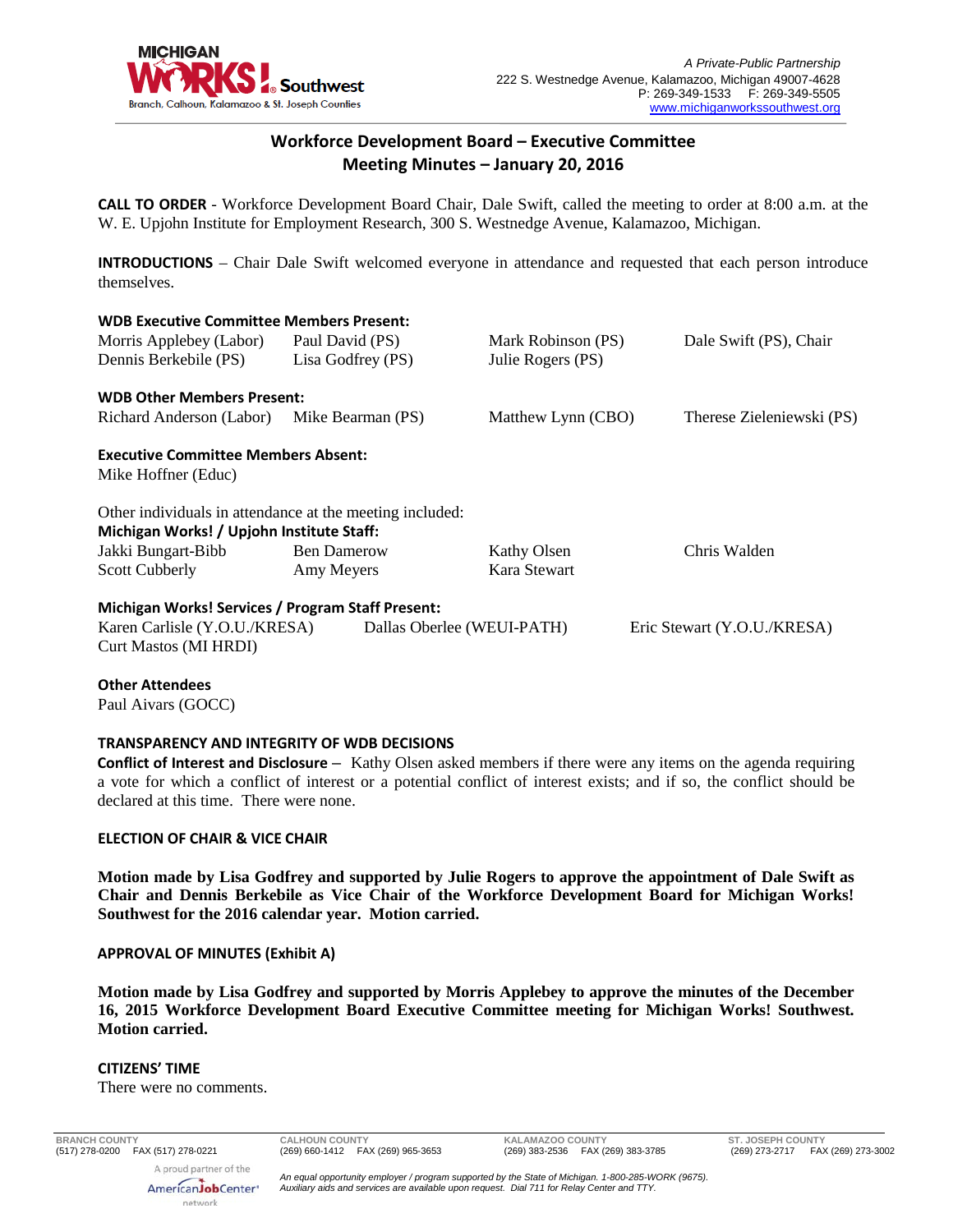### **COMMITTEE REPORTS**

**Monitoring and Evaluation Committee** – Kathy Olsen reported the Monitoring and Evaluation Committee met on January 13, 2016 at the Financial Opportunity Center in Battle Creek for the purpose of reviewing the Workforce Investment and Opportunity Act (WIOA) youth services that are provided by Goodwill Industries of Central Michigan's Heartland. The committee interviewed five participants. The amount of time that each was receiving services varied from one to six years. One participant who was currently working reported he received help with communication skills. Another was placed in work experience with the City of Albion in the street maintenance department; when the work experience ended, he was offered a temporary job with the City. Another participant receiving assistance had returned to the area after failing his college classes. The fourth youth began receiving services at age 19 and pregnant; she was receiving assistance to attend Kellogg Community College (KCC) to study Early Childhood Education. The fifth participant was a Burmese refugee with a language barrier. He was very proud to be in America, to have the opportunity for work experience and reported helping out his parents with household expenses with his earnings. Goodwill staff presented a PowerPoint that covered community outreach, the intake process, eligibility, orientation sessions, file management, and data regarding identified barriers. Any of the other services offered by Goodwill, such as VITA tax preparation and financial literacy classes, are available to the youth participants.

Jakki Bungart-Bibb reported spending three days at Goodwill reviewing a random sample of files. During this monitoring she also met with participants who spoke very highly of the staff who worked with them and of the services they were receiving. The file monitoring revealed new and ongoing issues and these were discussed with staff. She also reported that she has provided continuous technical assistance to Goodwill staff at least six times during the past year and further assistance was provided through quarterly performance meetings. Some specific issues include: WIOA requires that the majority of funds be spent on out-of school youth; Goodwill is not on track to meet this and an administrative recommendation has been made to address this shortfall. As a youth service provider, Goodwill is also required to function as a One Stop partner and they will be required to show an improved connection to both the Service Center and with the other partners at the One Stop. Another administrative recommendation is that there is no signage at the Financial Opportunity Center that identifies Goodwill as a Michigan Works! partner and as a provider of WIOA youth services; they were asked to address this a year ago. Ms. Bibb reported she is also working with Goodwill staff to improve their documentation of case notes and Individual Service Strategies (ISS) in the One Stop Management Information System (OSMIS). There are fourteen required elements that must be provided under youth services and there must be documentation that this was happening. In the files reviewed, the majority of them had a focus on only two of the fourteen. Bibb further reported that barriers must also be documented and the majority of files reviewed, had only one barrier identified, this was basic skills deficient.

Julie Rogers noted that although some improvements were made over the course of the past year, she was concerned that if WIOA requirements were not being adhered to and if performance was not met, that this could possibly jeopardize future funding. Rogers also expressed a need for consequences. To address these concerns, Ben Damerow explained that this contract was for one year and could be continued if significant improvement was evident. The monitoring is well documented, as it is with all monitoring. Julie Rogers suggested that the Board send a letter to Goodwill. Lisa Godfrey commented that as a member of the Request for Proposal (RFP) Committee that reviewed the WIOA Youth proposals, the items noted in the monitoring report are quite extraordinary and that a significant amount of staff time is being spent on this contract. The lack of presence at the One Stop Service Center and the fact that there is no sign at the location where services are being provided is also a concern. Ms. Godfrey further recommended that a new RFP be released for the youth services in Calhoun County.

## **Motion made by Lisa Godfrey and supported by Julie Rogers to direct the Michigan Works! Southwest administrative entity to release a Request for Proposal (RFP) for the WIOA Youth Services in Calhoun County. Motion carried.**

#### **Veterans Committee** – No report.

**Disability Awareness Resource Team (DART)** – Kathy Olsen reported the DART Committee meeting was canceled due it inclement weather; the Committee co-chairs are planning to reschedule the meeting, possibly on February 9, 2016 from 2:00-4:00 p.m. [This date and time was confirmed after the Executive Committee meeting concluded.]

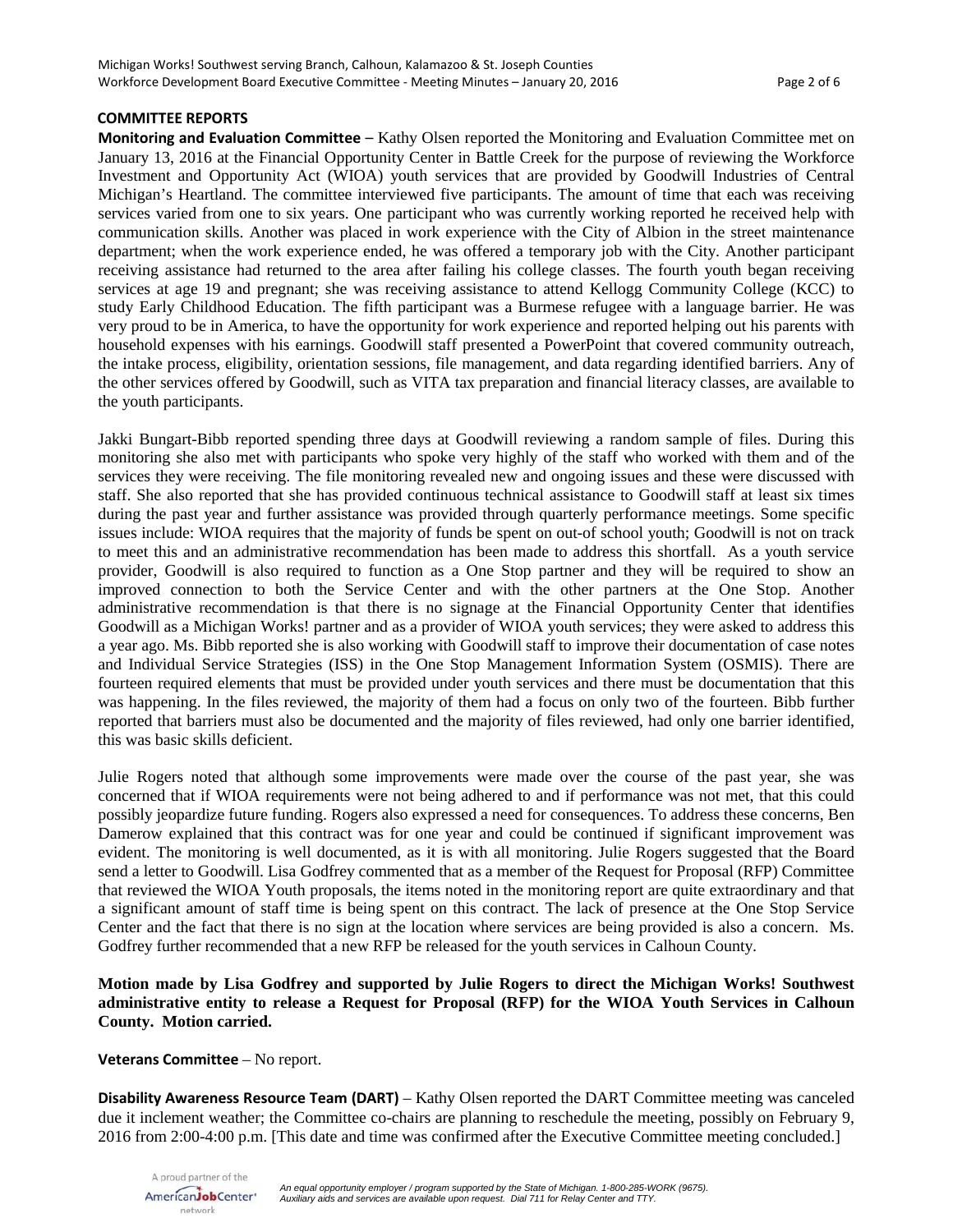**Talent District Career Council (TDCC)** – Kathy Olsen reported the Region 8 Talent District Career Council (TDCC) did not meet. She announced the Career Education Conference is January 31 through February 2, 2016 in Grand Rapids. The next TDCC meeting is Thursday, February 18, 2016 from 1-3 p.m. Ben Damerow reported that in November 2015 the State released 61(b) funding for Early Middle College proposals; however, if applied for and awarded, the recipients would not be able to receive their 61(a) funding. He reported the State directors were engaging with the budget office and are advocating for recipients to access both funding sources.

#### **STAFF REPORTS**

**WDB Alternate Appointment (Exhibit B)** – Kathy Olsen reported alternate Board member, Don Martin accepted a Department of Corrections position in another County and Lisa Johansen is now the Parole/Probation Supervisor for the Kalamazoo Parole/Probation Office. She requested Board consideration and approval of the appointment of Lisa Johansen as an alternate member to replace Don Martin on the Workforce Development Board for Michigan Works! Southwest. She reported that Lisa will serve on the Monitoring and Evaluation Committee. The time period for this appointment is for the balance of a term that began on July 1, 2015 and ends September 30, 2017. She noted that the three year term originally began October 1, 2014; however, with the re-approval of the Board members under WIOA, all appointments were reapproved with a start date of July 1, 2015; the original ending date did not change.

**Motion made by Dennis Berkebile and supported by Morris Applebey to approve the appointment of Lisa Johansen, representing the Department of Corrections (Kalamazoo) as an alternate member of the Workforce Development Board for Michigan Works! Southwest for the balance of a term that began July 1, 2015 and ends September 30, 2017. Motion carried.** 

**Program Plan (Exhibit C)** – Amy Meyers requested board consideration and approval of the *Plan for Reemployment Services and Eligibility Assessment (RESEA) Claimants for PY2015 for Michigan Works! Southwest* (Exhibit C). She reported this is a financial plan in which Michigan Works! Southwest received an allocation of \$98,000 to provide career services and work-based training opportunities for Reemployment and Eligibility Assessment (REA) and Reemployment Services and Eligibility Assessment (RESEA) claimants who are at risk of exhausting their unemployment benefits. She explained that work-based training services are employer-driven training services with the goal of employment after participation. They have been proven to be an effective training strategy that can provide additional opportunities for participants finding high-quality work and for employers in developing a high-quality workforce. On-the-Job Training (OJT), Apprenticeships, and customized training are all identified as work-based training services. Career services that are allowable under this policy include job search and placement assistance, career counseling, referrals to employment activities, and class room training. A full list of the allowable career services is included in the plan.

## **Motion made by Morris Applebey and supported by Paul David to approve the Plan for Reemployment Services and Eligibility Assessment (RESEA) Claimants for PY2015 for Michigan Works! Southwest. Motion carried.**

**Program Policy (Exhibit D)** – Amy Meyers requested board consideration and approval of *WDB Policy 35 – Workbased Training Services for Michigan Works! Southwest* (Exhibit D). She reported the policy summary included in the agenda packet provides direction for all programs that incorporate work-based training under the Michigan Works! Southwest Workforce Development Board umbrella. Federal and state policy requires Michigan Works! Agencies to establish local policies and procedures to serve as a guide for the delivery of work-based training services. For Michigan Works! Southwest, this policy will be used to fulfill that requirement. Ms. Meyers reported that similar to what was discussed when she reported on the RESEA Plan, work-based training involves a commitment by an employer as they play a key role in establishing the content of the training program. WDB Policy 35 outlines descriptions of work-based training, including allowable reimbursements and requirements. The policy includes customized training, On-the-Job Training (OJT), incumbent worker training, transitional employment and registered apprenticeships, all of which are identified as work-based training services. Each of these types of training can be used successfully to meet the needs of jobseeker populations ranging from entry level to highly skilled technical and management positions for employers in a variety of industries.

A proud partner of the AmericanJobCenter\* network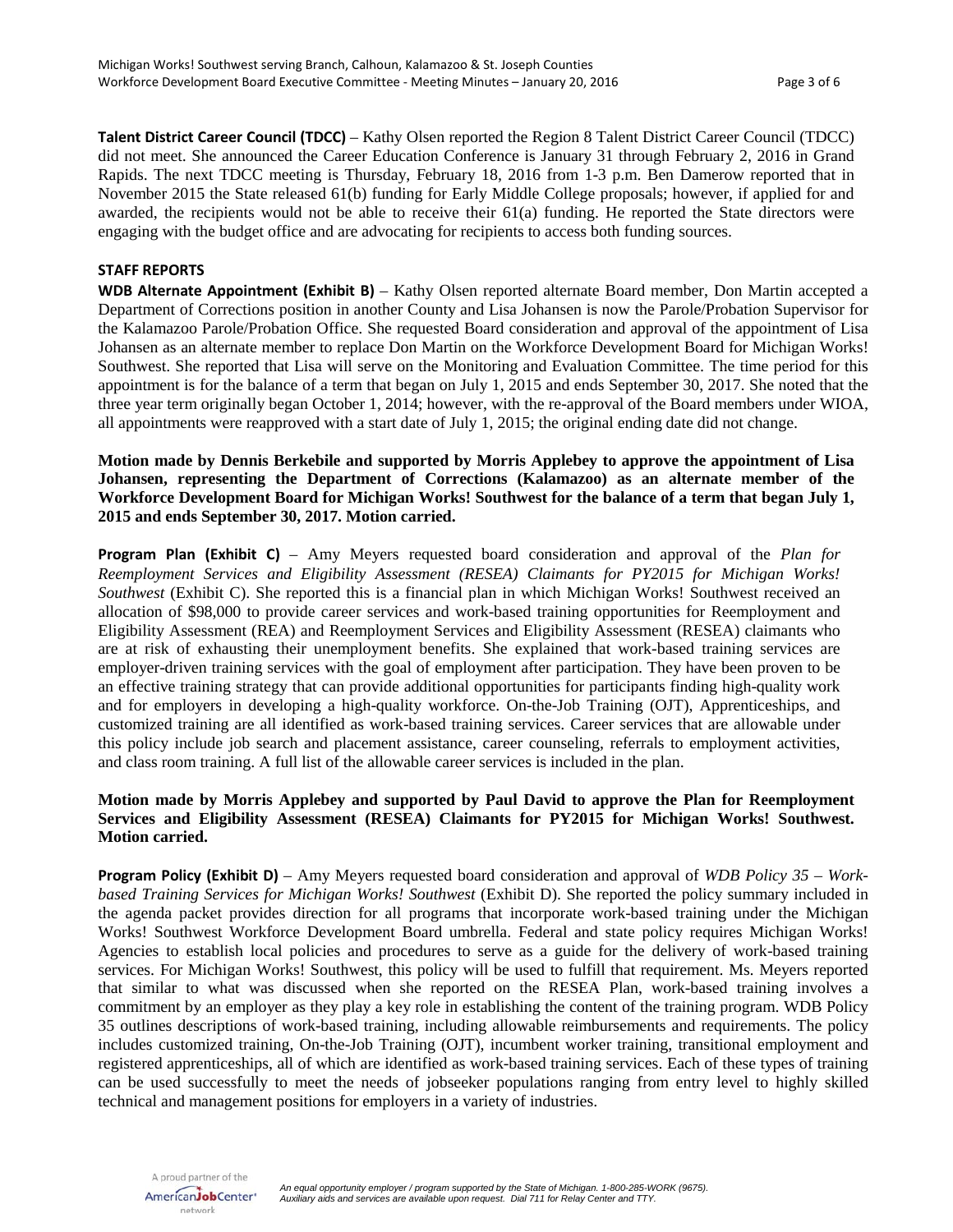## **Motion made by Dennis Berkebile and supported by Morris Applebey to approve the WDB Policy 35 – Work-based Training Services for Michigan Works! Southwest. Motion carried.**

**Marketing (Exhibit E)** – Kathy Olsen distributed the monthly Marketing Report (Exhibit E) at the meeting. She reported Michigan Works! Southwest was mentioned a couple of times in the news during the past month. The handout includes data for the growth of followers in all of the social media account for the 2015 calendar year. The upcoming business, community, hiring and training events are listed on page two of the handout.

**Program Operations** – Dallas Oberlee reported that funding for the *EDGE Training Program* was scheduled to end on December 31, 2015. Goodwill Industries of Central Michigan's Heartland met with the Kellogg Community Foundation on December 18, 2015 to request an extension of funds to be used for participant follow-up retention and coaching services through November 2016. They also asked for funding to provide training for one or two more cohorts.

Dallas Oberlee reported *PATH (Partnership. Accountability. Training. Hope.)* staff in the Battle Creek office are participating on the Informed/Empowered Action Team of the BC Vision Initiative and they are working with youth in the Battle Creek area schools.

**Special Initiatives** – Scott Cubberly reported this is an implementation year for the *Workforce Innovation Grant* and staff is working with the *Momentum Program* and Kalamazoo Valley Community College (KVCC) to provide an Essential Skills Training Program at KVCC. Two companies have committed to interviewing participants from the training program.

**Michigan Industry Cluster Approach (MICA) / Skilled Trades Training Fund (STTF) and Labor Market Information (LMI) (Exhibit F)** – Kara Stewart reported the *Manufacturing Consortium* is scheduled to meet this Friday, January 22, 2016 from 7:30-9:00 a.m. at the Kalamazoo Valley Community College Groves Center. The agenda includes an update on MiTalent Connect and the Michigan Advanced Technician Training MAT<sup>2</sup>®. The *Healthcare Consortium* is scheduled to meet on February 18, 2016. Plans are to conduct a Healthcare needs survey and report on the results to the Consortium.

Ms. Stewart distributed a flyer for the *MiCareer Quest<sub>TM</sub>* Southwest event that will be held at the Kalamazoo Expo Center on February 10 and 11, 2016. She reported partners for this event include Michigan Works! Southwest; Kalamazoo RESA and their Education for Employment (EFE) and Education for the Arts (EFA) programs; United for Change; and Southwest Michigan First. She reported Over 5,000 eighth and ninth grade students in Kalamazoo County will have the opportunity to explore careers during the two day event. The eighth grade students will attend on February 10 and the ninth grade students will attend on February 11. The event will be open to the general public on the evening of February 11 from 5:00 to 8:00 p.m. The Expo Center will be divided into five sections that will include hands-on displays for four industry clusters plus one section where Early Middle College information will be provided. The clusters include: Arts and Communication; Business, Technology and Human Services; Engineering and Manufacturing; and Health and Natural Sciences. More than 50 employers and hundreds of volunteers will be available to interact with the students and to answer questions. There will be hands-on career exploration opportunities for the students. The event committee is looking for additional volunteers and sponsors.

Labor market reports generated from *Burning Glass Analytics and Real Time Jobs Data* that identified the top detailed occupations, skills greatest in demand and employers with the most job openings in Prosperity Region 8, Michigan Works! Southwest, and each of the four counties in the MW Southwest Area for the period November 1 through December 31, 2015 were included in the agenda packet (Exhibit F).

Chris Walden reported that Homer Elementary School is a Title I school and receives additional funding for students to provide before and after school activities. Michigan Works! Southwest has been working with their Parent Involvement Team (PIC) and the Homer Area Chamber of Commerce to provide an event titled *'Feed Your Future.'* The event is a two-generational approach for both students and parents to help connect them with businesses and community resources for career explore exploration, in-demand employment opportunities and short-term training options. Kathy Olsen is assisting with the event planning and promotion.

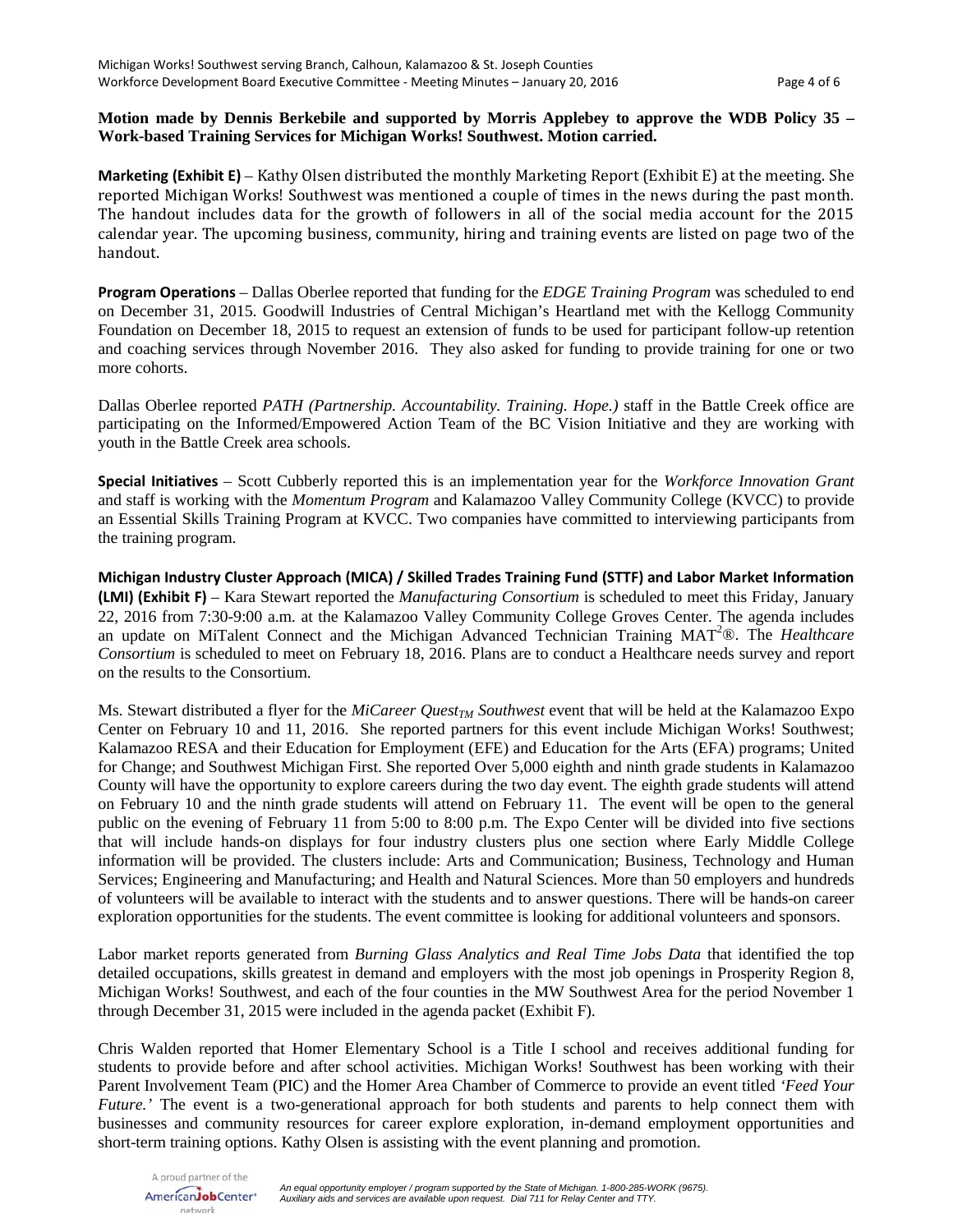Chris Walden also reported that Michigan Works! Southwest is working with *Albion College* on a project that will provide collocated office space in downtown Albion. Michigan Works! will have staff at this location to provide employment services, job development, WIOA and PATH services. There will also be opportunities for internships. Albion College will be able to provide ten AmeriCorps students to assist with serving customers. The college will also provide services out of the office and Michigan Works! customers will be able to take advantage of those services. The college is currently renovating the space and they are planning for a fall 2016 opening. Use of the space will be at no charge to Michigan Works!.

**Michigan Works! Southwest Dashboard Report (Exhibit G)** – Jakki Bungart-Bibb reported a draft of a new proposed *Dashboard Report* (Exhibit G) was presented to the Board at the last meeting for review and comment. The suggestions received were incorporated into the report presented at this meeting. The dates for the data provided coincides with the funding streams. The program year for the Workforce Innovation and Opportunity Act (WIOA) and Employment Services data is July 1, 2015 – June 30, 2016. The program year for Partnership. Accountability. Hope. Training. (PATH), Prisoner Reentry, Trade Adjustment Act (TAA) and Skilled Trades Training Fund (STTF) is October 1, 2015 – September 30, 2016. Ms. Bibb reported all WIOA programs are on track to meet federal performance measures. Members indicated they liked the new format. Julie Rogers requested copies of the report to share with the Kalamazoo County Board of Commissioners.

**Director's Report** – Ben Damerow distributed a Legislative Update dated January 20, 2016. He reported the *Consolidated Appropriations Act 2016*, HR2029 passed the House and Senate and President Obama promptly signed the measure into law as PL 114-113. For the core Workforce Innovation and Opportunity Act programs, it provides increases of approximately five percent over FY2015 levels for the adult and youth programs and approximately 0.5 percent for the dislocated worker program. There will be approximately a 2.4 percent gain for the Wagner-Peyser Employment Service funding. The appropriations plan for Trade Adjustment Assistance is a 21 percent increase. The governor's reserve for these programs is 15 percent, the level authorized by statute. The dollars given to states are formula based and it expected that Michigan's share will be less than the previous year; it is also expected that the local formula will be less as well.

Mr. Damerow reported that a call was received yesterday from the Department of Labor to inform him that Michigan Works! Southwest was chosen as one of nine workforce development agencies in the country for a *DOL Customer Experience Evaluation*, a behavioral-based research project for re-employment services. The services will be the same as those provided through the Reemployment Eligibility Assessment (REA) pilot that Michigan Works! has been a part of during this past year. The focus of this exploratory evaluation is to help the DOL learn more about the customer experience of both the job and training seekers, as well as that of employers. The research will also include unannounced site visits. Mr. Damerow stated that he will be participating in a conference call on January 22 to learn more about this project. The program for the February full Board meeting will be a presentation on the REA pilot from Chris O'Leary, senior economist at the Upjohn Institute and Eric Stewart, administrator for Kalamazoo RESA, the One Stop Operator of the Michigan Works! Southwest service centers.

Mr. Damerow also reported Governor Snyder is expected to propose his *State budget* February 10, 2016. State departments have been told to expect a five percent reduction in General Fund / General Purpose (GF/GP) funding. This is a concern for the Partnership. Accountability. Training. Hope. (PATH) Program.

#### **OLD BUSINESS**

None.

# **CITIZEN'S TIME**

None

## **MEMBER'S TIME**

Rick Anderson reported the Flint water crisis has resulted in a lot of bad press for the State and stated that he wondered how this will affect the decisions of businesses when considering a move to Michigan. He also expressed a need for a State plan to repair Michigan's failing infrastructure and compared today's concerns to the 1960s when the wages were good but the air quality was not. He also expressed his concern that the current issues with the Flint

A proud partner of the AmericanJobCenter\* network